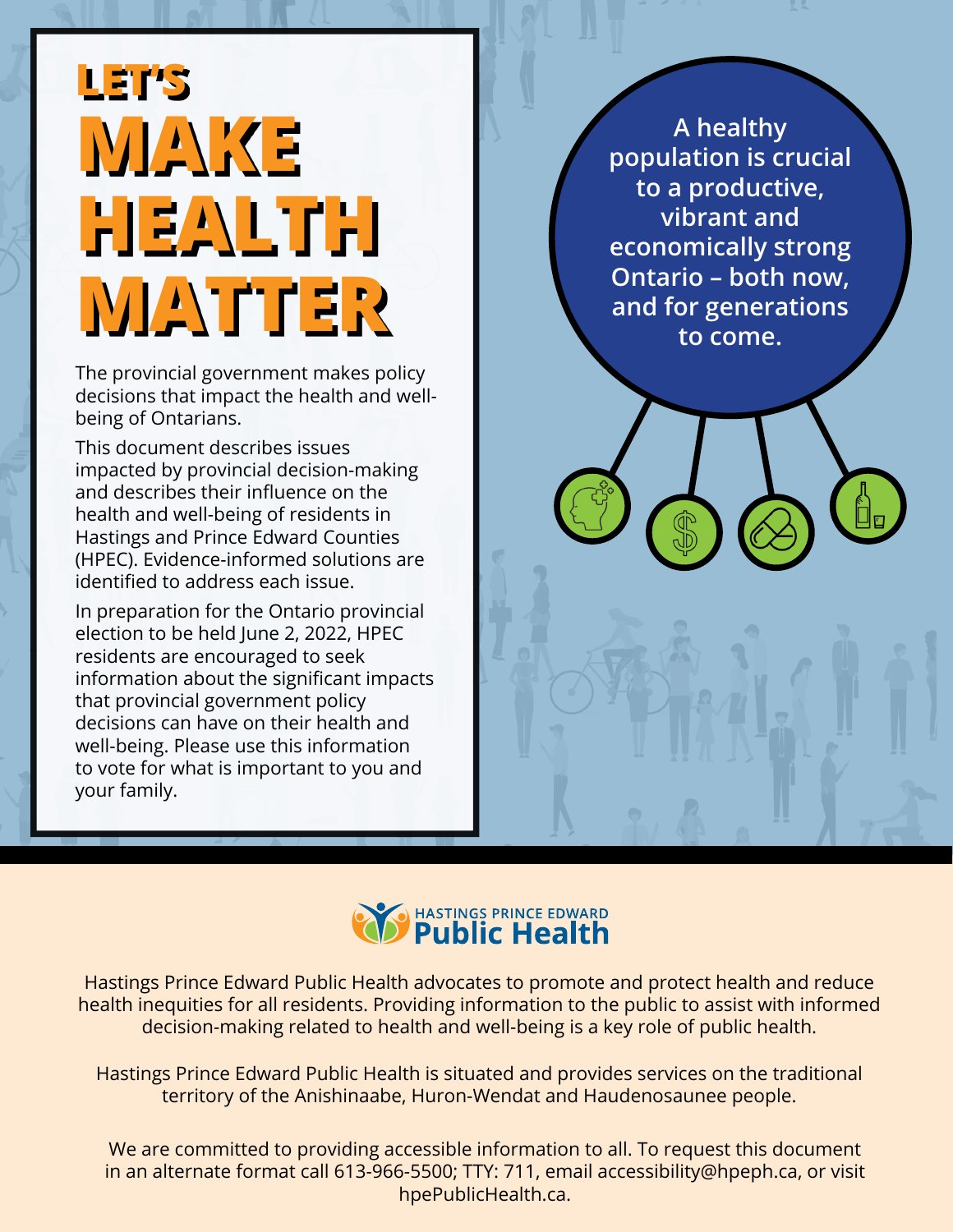#### April 26, 2022

Dear Residents of Hastings and Prince Edward Counties:

The Ontario provincial election is being held on June 2, 2022. The provincial government makes important decisions that will impact your health, and that of your family, both in the short term, and for generations to come.

The provincial government plays an important role in shaping policies that affect all aspects of our lives, including our health and well-being. Part of the role of Hastings Prince Edward Public Health is to provide you with information to help make decisions related to your own health, and the health of your community. These include many factors that are not typically linked to health, but contribute significantly to individual and community health over the long term, including:

- Adequate income
- Greater access to mental health services
- Policies to prevent and reduce harms from use of substances, such as alcohol and opioids

This election primer highlights these local issues and provides actions the provincial government can take to improve the health of all Ontarians. During the provincial election campaign, you can encourage government action on these important public health issues by asking questions and casting your vote.

In preparation for the Ontario provincial election, please take the time to learn how provincial decisions can impact your health. You can find more information about important health topics on our website hpePublicHealth.ca.

Sincerely,

their Tournishey

Ethan Toumishey, MD, MPH, CCFP, FRCPC Medical Officer of Health and CEO

Hastings Prince Edward Public Health issued a correction notice on May 4, 2022 regarding the 2022 Provincial Election Primer. The April 28, 2022 version of the primer mistakenly provided inaccurate indicators related to alcohol use in Hastings and Prince Edward Counties (HPEC). In the April 28 version, rates of emergency department visits were provided per 1,000 population. This rate is now accurately portrayed per 100,000 population. The version available at hpepublichealth.ca/advocacy has been corrected and replaces all previous versions.

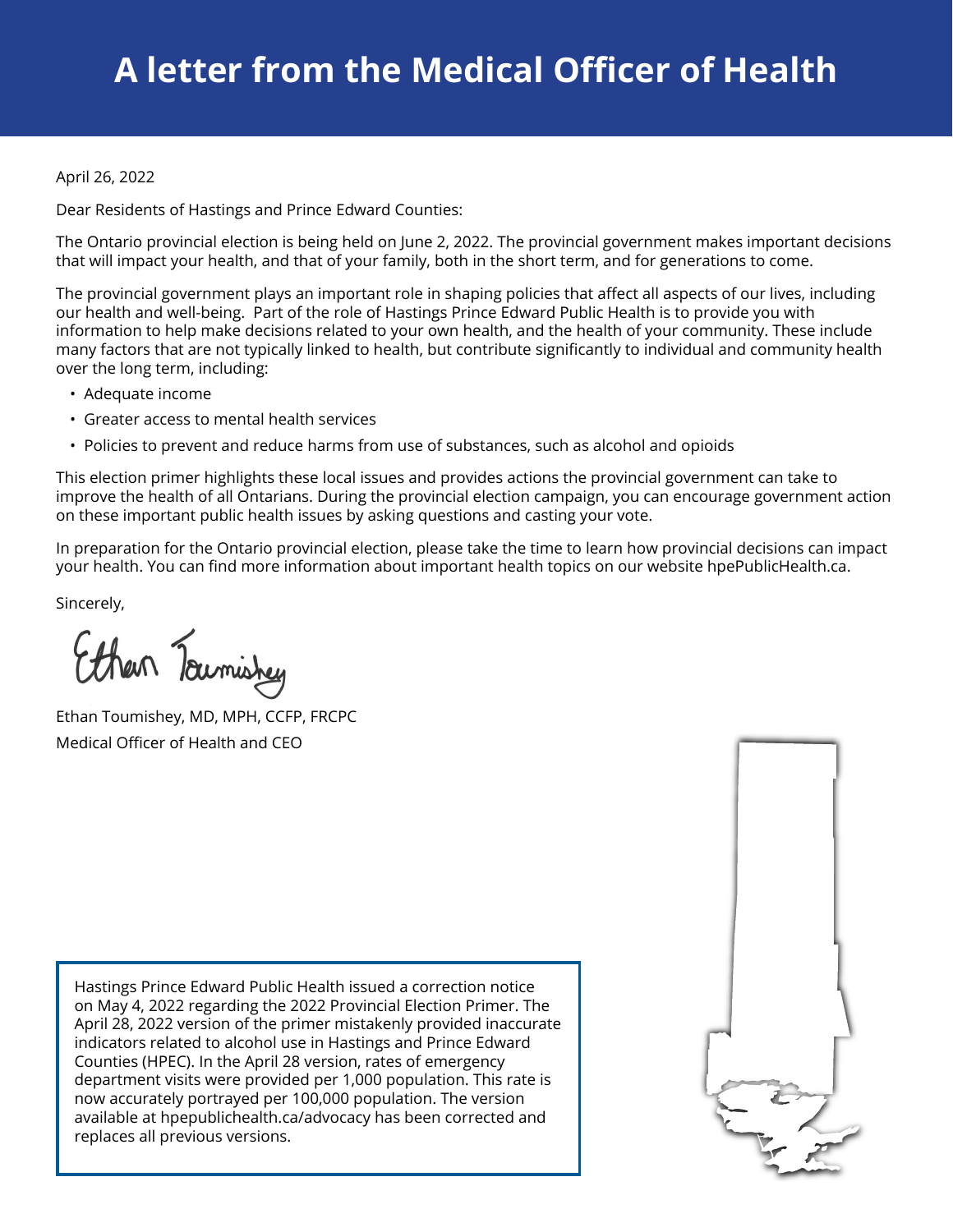### **MENTAL HEALTH**

# **POVERTY**

Mental health is vital to overall health. The pandemic has negatively affected the mental health of many Ontarians, especially young people. Mental health is significantly impacted by many social determinants of health such as employment and working conditions, income, and social supports.

#### **Indicators**

The rate of emergency room visits for mental health concerns in HPEC is higher than the provincial average at 27.2 (compared to 22.5 across Ontario) per 100,000 population.

The rate of hospitalizations for mental health concerns in HPEC is higher than the provincial average at 7.9 (compared to 7.5 across Ontario) per 100,000 population.

Self-reported diagnosis of mood disorders is higher in HPEC (11.3%) than the provincial average (9.2%).

Self-reported mental health concerns during pregnancy are higher in HPEC (36.9%) than the provincial average (20.2%).

Stagnant wages and increasing cost of living make it difficult for people to meet their minimum needs. Single income households making minimum wage would have to work over 80 hours weekly to pay for an average two-bedroom rental unit. People living on social assistance do not have enough income for the current cost of living in HPEC.

#### **Indicators**

Fewer people in HPEC than the provincial average are participating in the labour force. There is 53.4% employment rate in HPEC compared to 59.8% in Ontario.

In HPEC, 15.9% of people are living on a low income (after-tax) compared to a 14.4% provincial average.



- **THE ACTIONS** THE ACTIONS
- Provide funding to expand access to mental health services, including services for problematic substance use, with a special focus on youth-friendly approaches.
- Support increased access to primary care providers, living wages and appropriate and affordable housing.
- Provide resources and funding to workplaces to apply psychological health and safety principles that promote the mental health and resilience of workers.



- Increase the minimum wage to be in alignment with a living wage (\$17.95 in HPEC) and index it to inflation.
- Increase social assistance (ODSP and OW) to be in alignment with a basic income to provide an adequate standard of living.
- Provide low cost childcare to support primary caregivers to get back into the workforce to increase household income.